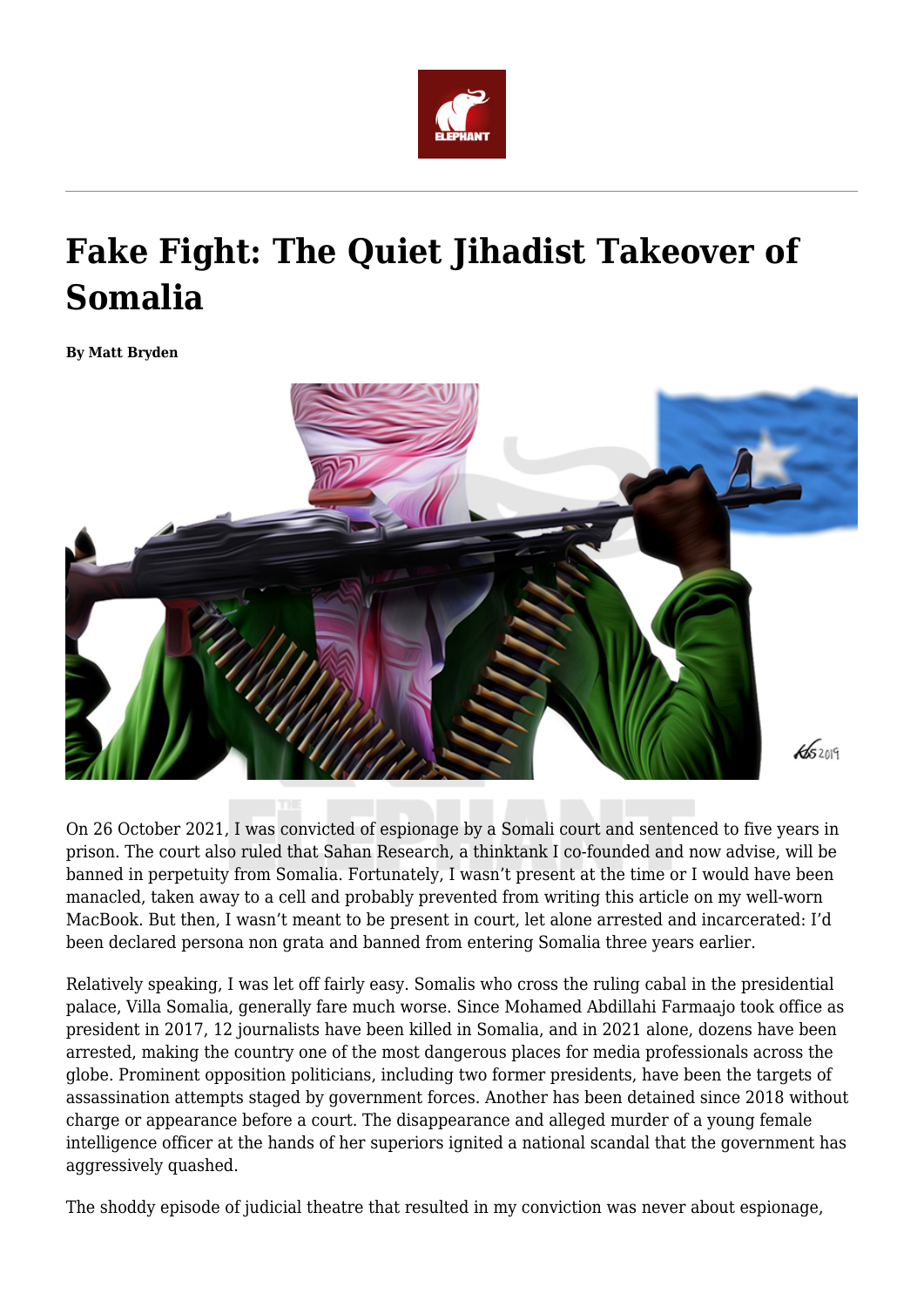national security or any of the other charges put forward by the prosecution. It certainly wasn't about justice. And it wasn't even about me. Like so many other things about the Somali Federal Government (FGS) headed by President Farmaajo, it was an exercise in smoke and mirrors: a way of distracting, deflecting, and deterring anyone who might dare to question, or even contradict, Villa Somalia's grotesque version of the "truth".

For a start, there was virtually no attempt to create even the illusion of due process. The Attorney General filed charges with the Banaadir regional court, which has no jurisdiction to try cases involving federal crimes – crimes against the state – but which proved conveniently amenable to guidance from the presidency. Indictments were announced by press release and no summons were issued. When Sahan's lawyer presented himself at the first hearing, he was asked to leave on the grounds that the court had already appointed defence counsel and his presence would only complicate things. The charges proffered by the prosecution alleged espionage and the revelation of state secrets, but in public the government insisted that Sahan published only lies – an assertion entirely at odds with the charge of revealing national secrets. Were we guilty of telling the truth (and too much of it) or lying? The government didn't seem able to make up its mind. Either way, no evidence was presented in support of the charges, no witnesses were put forward, and no one ever bothered to record statements from the defendants. It was, in the truest sense of the term, a "show trial".

## **State Capture, Farmaajo Style**

The first lines in the script of this courtroom drama had been inked three years earlier during the lead up to elections in Somalia's South West State (SWS), where a charismatic former Al-Shabaab leader, Mukhtar Roobow, had decided to run for president. Villa Somalia had thrown its weight behind a rival politician, Abdiaziz Laftagareen, and was incensed by Roobow's candidacy: not because of his former jihadist affiliation, but because he commanded significant local support and would likely prove to be a strong and independent state leader. Farmaajo's administration was in the early stages of a plan to dismantle Somalia's nascent federal architecture and centralise all power in Mogadishu. To pursue that aim, he needed weak, pliable proxies in charge of each of Somalia's Federal Member States (FMS). Villa Somalia made no secret of its opinion that Roobow didn't fit the profile.

Farmaajo's inner circle, led by his intelligence chief, Fahad Yasin, decided to nip Roobow's ambitions in the bud through a simple, brutish ruse: they convinced the commander of the Ethiopian AMISOM contingent in SWS to invite all presidential candidates to a security briefing on 13 December 2018 where Roobow was forcibly abducted and transferred to the custody of Fahad's bureau: the National Intelligence and Security Agency (NISA) in Mogadishu. He has since remained in NISA custody without charge or appearance before a court.

Roobow's arrest triggered street protests for three days, which the police quelled with deadly force, killing 15 demonstrators, including a member of the state parliament. Some 300 more were arrested and detained without charge beyond the constitutional 48-hour limit. Baidoa's police force was largely trained and paid for by international donors through a UN-supervised programme, for which Sahan served as third-party monitor. The police crackdown was widely reported in the media and by various monitoring groups, including Sahan, contributing to a decision by three of the programme's donors to suspend their support. The Special Representative of the UN Secretary General (SRSG), a highly respected South African lawyer and diplomat named Nicholas Haysom, also expressed his concerns in the context of the UN Human Rights Due Diligence Programme, which governs support to security forces. Three days later the FGS declared him persona non grata (which, legally speaking, it cannot do to UN officials), and he was recalled from his post by UN headquarters.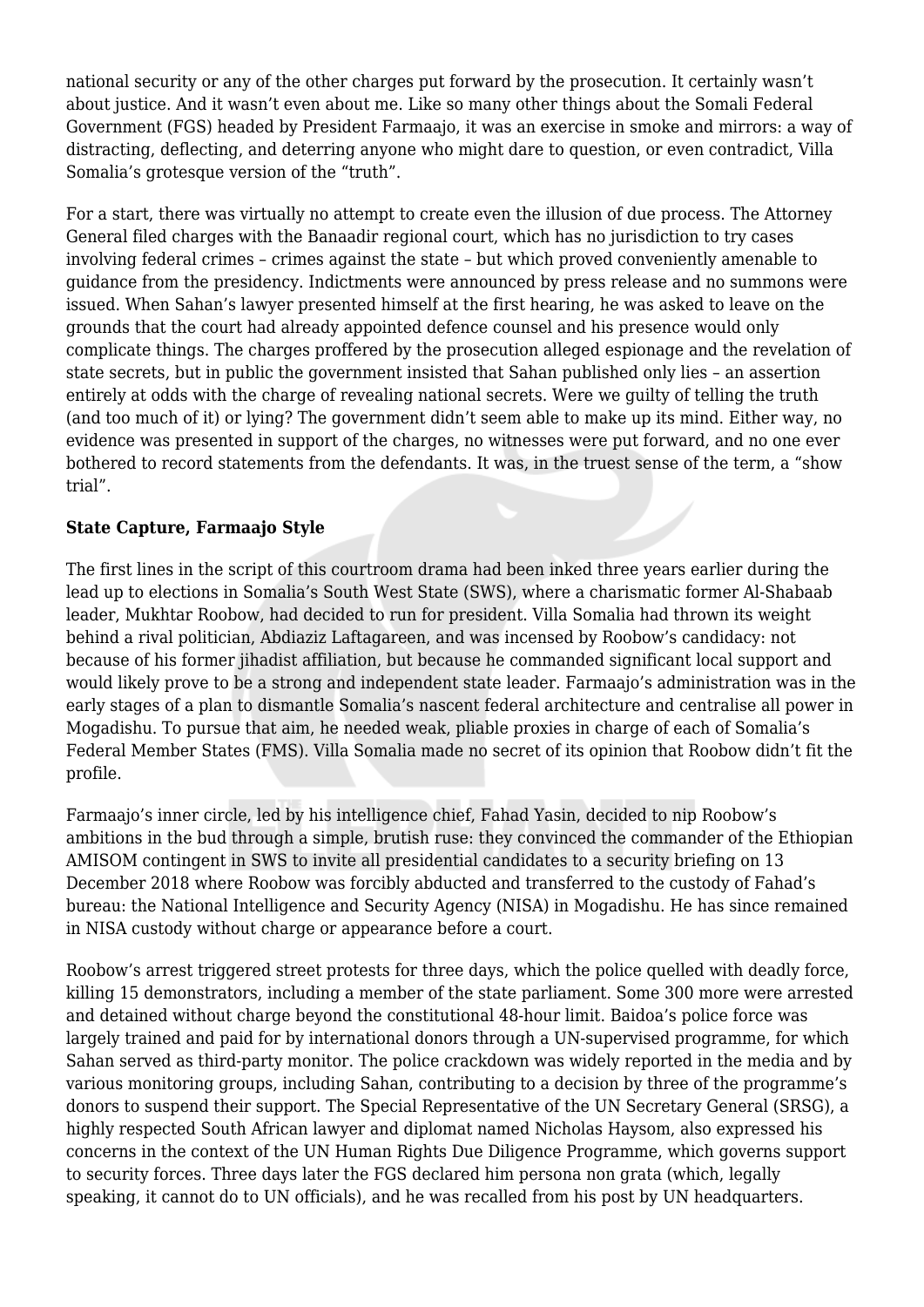Were we guilty of telling the truth (and too much of it) or lying? The government didn't seem able to make up its mind. Either way, no evidence was presented in support of the charges, no witnesses were put forward, and no one ever bothered to record statements from the defendants. It was, in the truest sense of the term, a "show trial".

Haysom's expulsion achieved precisely what the FGS leadership had hoped it would: a chilling effect on much of the remaining diplomatic community in Mogadishu. If the SRSG could be sacked simply for doing his job, who else could possibly stand up to Villa Somalia and prevail? FGS officials, especially those involved in the security sector, from the president's doltish National Security Advisor (NSA) all the way on down to dubiously qualified 'technocrats' in the Ministries of Internal Security and Defence (even those whose salaries were paid for by their donor counterparts) took the lesson to heart: browbeating and tantrums became their default behaviour in encounters with foreign colleagues.

Having fulfilled its obligation as a third-party monitor to report on police brutality, Sahan also felt compelled to flag a much broader strategic concern: Villa Somalia's intensifying efforts to weaken Somalia's FMS and to dismantle the federal structures mandated by the Provisional Constitution – especially FMS police forces. Few observers realised that the police crackdown in Baidoa had not been led by the SWS state police, but by a few dozen federal police officers operating under direct orders from Mogadishu. On 17 December 2018, following an interview I gave to the Washington Post about how Roobow's arrest was symptomatic of Villa Somalia's centralist, authoritarian tendencies, Sahan was banned from Somalia and I was declared persona non grata.

Villa Somalia was not to be deterred by a little bad publicity: in August 2019, the FGS attempted to hijack elections in Jubaland, unsuccessfully financing rival candidates and ultimately declaring the re-election of state president Ahmed Madoobe null-and-void. Later the same month, in collusion with Villa Somalia, the Ethiopian army secretly attempted to airlift several hundred commandos from Baidoa to Kismayo, with a view to ousting Madoobe from office. This ended in a tense standoff between Ethiopian and Kenyan troops at Kismayo airport that could have easily ended in armed clashes between the two erstwhile allies. While Madoobe, with the support of AMISOM's Kenyan contingent, continued to dig in and defend his seat, Villa Somalia deployed troops to Jubaland's northern Gedo region, wresting most of it from Madoobe's control (with Ethiopian help) and arresting Jubaland's Minister of Internal Security.

Galmudug's election was stolen in February 2020 and Hirshabelle's followed suit in November the same year. In both cases, federal financing backed by the deployment of loyalist, Turkish-trained special forces and paramilitary police helped to ensure that Villa Somalia's candidates emerged victorious. But, as in SWS, these were hollow victories: weak, proxy leaders proved unable to consolidate their wins and largely incapable of exercising state authority, ceding territory to Al-Shabaab. Through its electoral machinations, Villa Somalia had succeeded in exerting greater and greater control over less and less of the country.

### **Somalia's Security Sector: Reinforcing Failure**

While Villa Somalia's brazen theft of elections and suppression of dissent served to weaken the autonomy of the FMS and enfeeble the federal checks and balances built into the Provisional Constitution, the deployment of security forces for the same purposes illustrated another, equally troubling development: the FGS had abandoned the fight against Somalia's single greatest security threat – Al-Shabaab.

On paper, Somalia's 2017 National Security Architecture and New Policing Model assign primary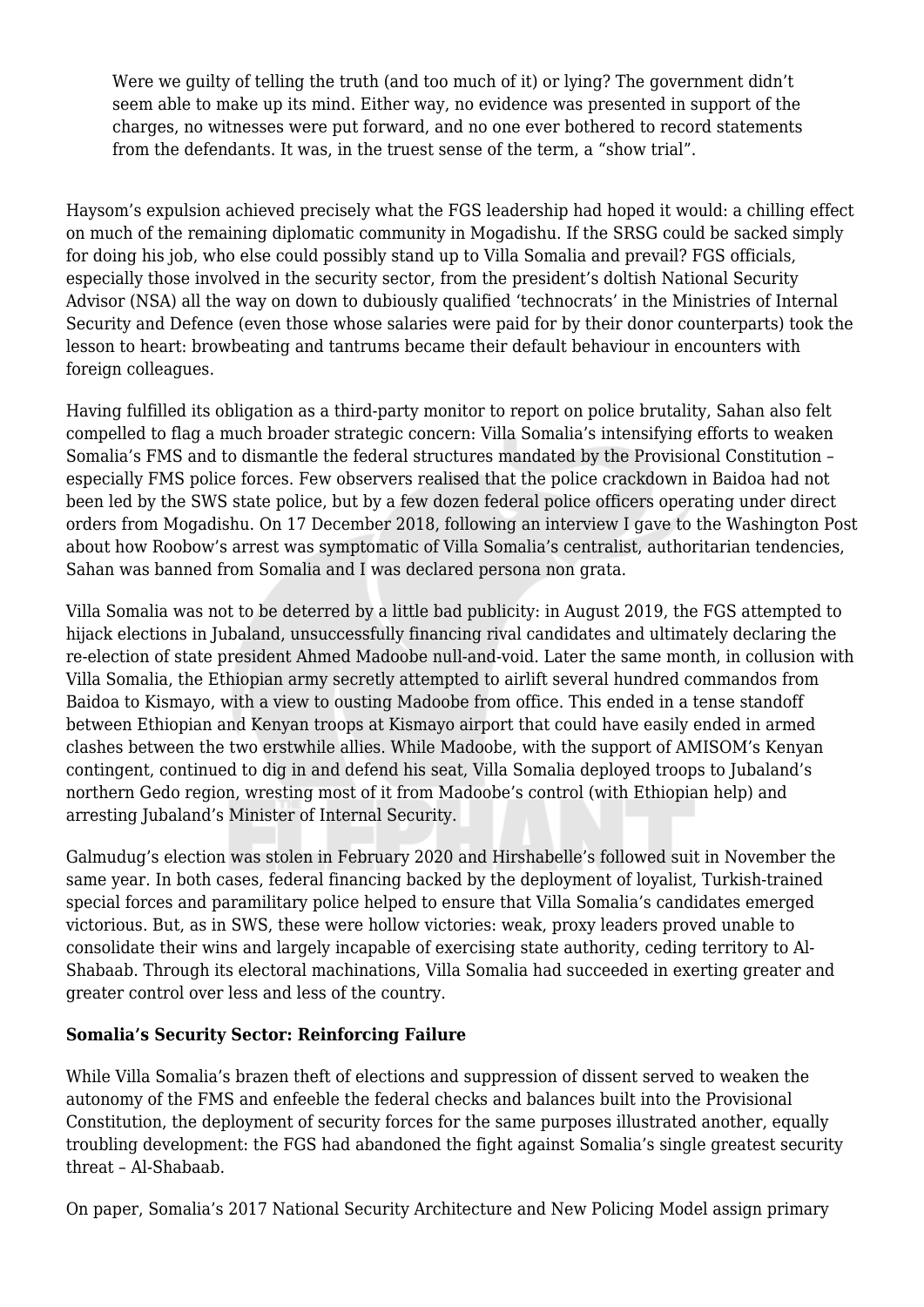responsibility for domestic security, including counterterrorism and counterinsurgency, to the FMS. But in May 2018, the FGS issued a new Somalia Transition Plan (STP), effectively tearing up those previous agreements and clawing back all security functions to the federal level. Under the STP, Villa Somalia systematically obstructed security assistance to the FMS and funnelled resources almost exclusively to the alarmingly dysfunctional federal forces.

The STP also made promises upon which it utterly failed to deliver – with just two exceptions: Mogadishu stadium and the Jaalle Siyaad military training academy were both ceremonially transferred from AMISOM's control to the Somali authorities. These accomplishments were, to be generous, 'low-hanging fruit'.

More importantly, the STP promised to secure the main supply routes (MSRs) between Mogadishu and three strategic towns in neighbouring FMS: Baidoa, Baraawe and Beledweyne. At the time of writing, this pledge had spectacularly failed. For example, Leego, in Lower Shabelle region, lies just a little more than 100 kilometres from the capital and was specifically cited in the STP as a key objective in opening the road to Baidoa. Leego is also a vital Al-Shabaab financial hub, collecting hundreds of thousands of dollars each month in road taxes. More than two years since the STP was first announced, no operation has ever been staged to seize it and the road to Baidoa remains, for government purposes, closed.

In 2019, a much-vaunted offensive to clear Al-Shabaab from Lower Shabelle region and open the MSR to Baraawe, nicknamed Operation Badbaado, ultimately fizzled out and was quietly abandoned. The offensive's greatest achievement was the recapture, in early 2020, of Janaale, which had been abandoned after Al-Shabaab overran a Ugandan Forward Operating Base there in 2015. But between Mogadishu and Janaale, Operation Badbaado succeeded only in establishing a string of disconnected outposts, isolated from one another by large rural spaces controlled by the jihadists. The MSR to Baraawe remained closed.

The STP's pledge to open the MSR from Mogadishu to Beledweyne was especially poignant. Until 2017, the section of road between the capital and Jowhar had been safe to travel, but less than a year after Farmaajo took office, it had become too hazardous for non-military traffic, forcing government officials, aid workers and civilians to make the 90-kilometre journey by air. In May-June 2021, Somalia's boyish Chief of Defence Forces, General Odowaa Yusuf Rageh, personally led a flurry of aimless and uncoordinated raids into Middle Shabelle. The gesture amounted to little more than a series of chaotic skirmishes, producing nothing but unnecessary casualties and bad blood between the Somali National Army (SNA) and AMISOM, which claimed that Odowaa had failed to coordinate his amateurish expedition with the AU Force Headquarters. The road to Jowhar remained effectively impassable, as did the stretch between Jowhar and Beledweyne.

## **Shielding Al-Shabaab**

Whereas the shambolic state of the federal security forces might be explained by a combination of incompetence, inexperience, and a mediocre monocracy, the unchallenged expansion of Al-Shabaab's influence on Farmaajo's watch suggests a far more sinister explanation: tacit collusion between Villa Somalia and its putative adversaries. Indeed, the jihadists are possibly the only authority in Somalia that the FGS hasn't chosen to pick a fight with.

Al-Shabaab is steadily extending its influence, not only in the interior, but even in territories nominally under some form of government control – including Mogadishu. As Farmaajo entered the latter half of his four-year term, a consensus was emerging that the terror group taxed more efficiently, raised more money, provided greater security, and dispensed higher quality justice than the FGS did. Major businesses in the capital readily acknowledged that they paid taxes to Al-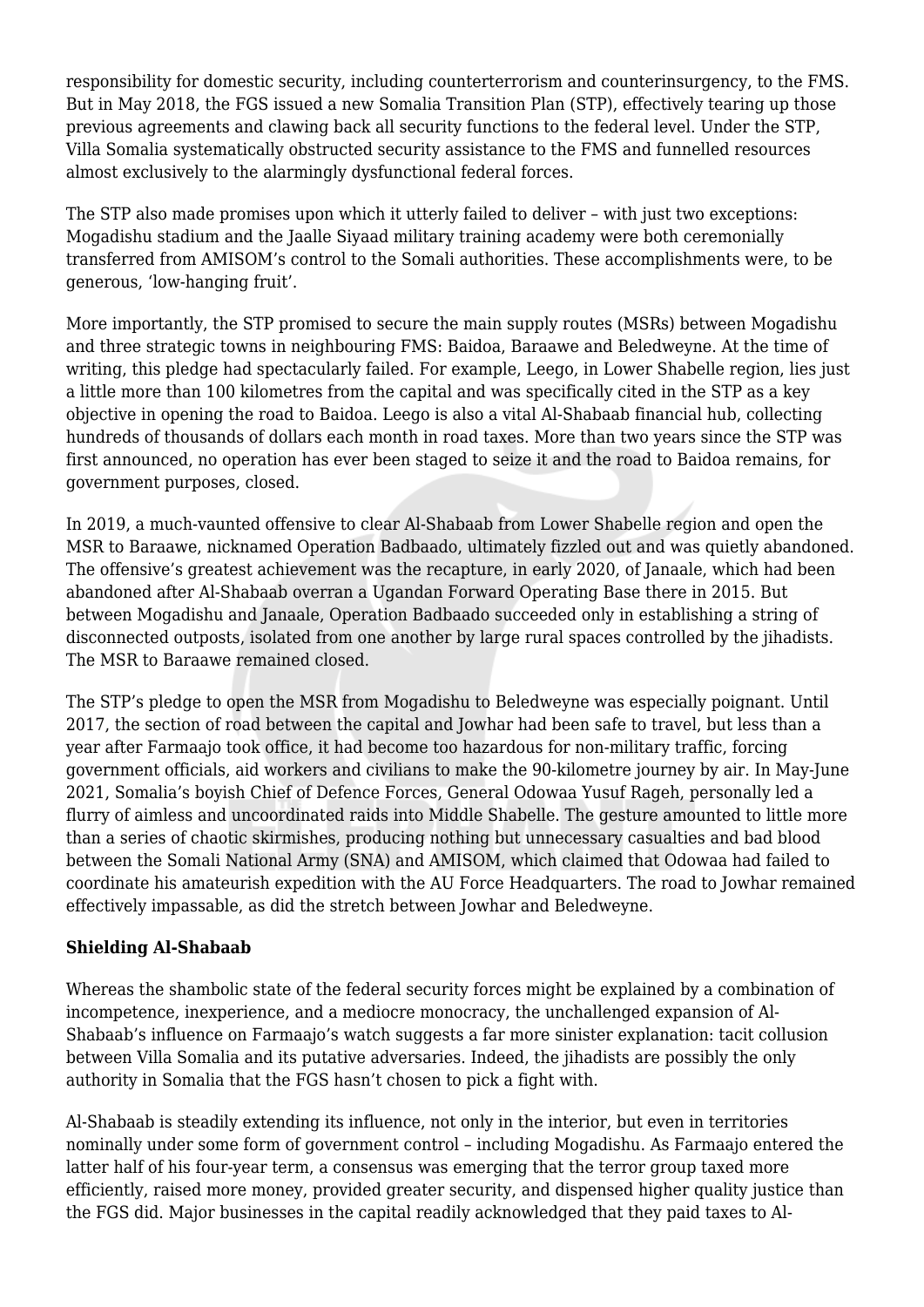Shabaab because the government could not shield them from the consequences of disobedience. Some of the country's largest telecoms and financial institutions were found non-compliant with due diligence standards and even minimal anti-money laundering/countering terrorist financing best practices, enabling Al-Shabaab to make routine use of their services – including highly irregular transactions that should have raised red flags. The FGS, for its part, makes little or no effort to enforce its own regulations in this regard. The more Farmaajo's social media legions huff and puff about his government's successes, the more obvious it becomes that the war against Al-Shabaab is being lost.

These were hollow victories: weak, proxy leaders proved unable to consolidate their wins and largely incapable of exercising state authority, ceding territory to Al-Shabaab. Through its electoral machinations, Villa Somalia had succeeded in exerting greater and greater control over less and less of the country.

While the STP produced one military debacle after another, other FGS security initiatives demonstrated comparatively high levels of capability, competence, and determination in quashing Villa Somalia's enemies: not Al-Shabaab, but rather the political opposition and recalcitrant leaders of insubordinate FMS. For this purpose, Villa Somalia relied not on forces trained, supported, and monitored by Western security partners, but rather upon those established and equipped by its more steadfast political allies: Qatar, Turkey, and Eritrea. In other words, the FGS is fighting two different wars using two very different armies.

The cornerstone of Villa Somalia's parallel security policy was NISA under the direction Fahad Yasin. Having initially served as Farmaajo's Chief of Staff, Fahad was appointed Deputy Director General of NISA in August 2018 and effectively ran the organisation until his official promotion to NISA chief the following year. With financial and technical support from Qatar, Fahad has transformed NISA from a decrepit, thuggish secret police force into a modern, capable intelligence service and the secretive core of Villa Somalia's power. From behind the walls of NISA's sleek, opulent new headquarters, he has overseen the formation of an entirely parallel security establishment.

Some elements of these forces were highly visible. In early 2018, Turkey began training the first batch of army special forces known as *Gorgor* (Eagle); later the same year Ankara expanded its training programme to include a new paramilitary special police unit named *Haram'ad* (Cheetah). Both units have since been equipped with modern weapons, equipment, and armoured vehicles of Turkish manufacture. As their numbers have expanded, Fahad has deftly manoeuvred to bring them discreetly under Villa Somalia's direct control – and NISA's in particular.

In 2019, plans were set in motion for another paramilitary force to be stood up, this time as an integral part of NISA. As many as 7,000 Somali youth were recruited on the promise of training and employment in Qatar, but secretly transferred instead to Eritrea. Those that subsequently returned to Somalia became known as *Duufaan* (Hurricane), while an indeterminate number remained trapped in Eritrea, largely incommunicado, sparking a blistering scandal back in Somalia, where their parents demanded information about their whereabouts and well-being. By some accounts, hundreds, possibly thousands, of these Somali trainees may have been dispatched to fight in Ethiopia in November 2000 against the Tigray People's Liberation Front, but a communications blackout on the conflict zone has made such reports difficult to verify.

Thousands more trainees were enlisted into the *Xoogga Wadaniyiinta* (Popular Forces), a largely unarmed youth militia apparently inspired by the *Guulwadayaal* (Victory Pioneers) of Siyaad Barre's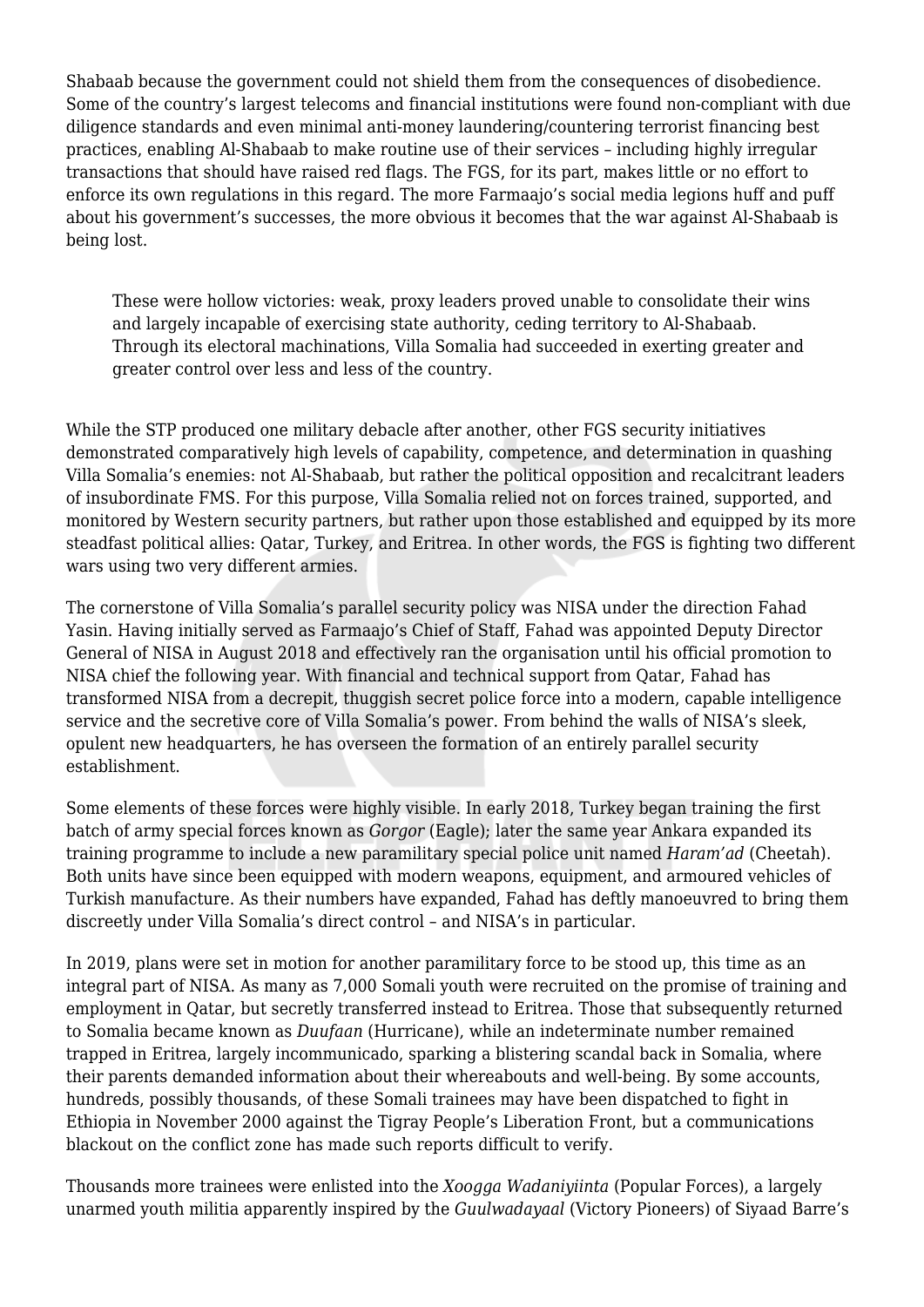ruling party. And perhaps the smallest NISA unit, known as *Ruuxaan* (Ghosts), operates in hit squads, conducting political assassinations mainly in Mogadishu. NISA also possesses two armed units trained and mentored (and quaintly misnamed) by the US government: *Waran* (Spear), which protects NISA facilities and *Gaashaan* (Shield), which serves as a counterterrorism commando unit. But since the Americans keep an eye on them, they don't suit Fahad's purposes.

Fahad's strategy for the use of these politicised units progressively took shape in 2019 during the course of interventions in Jubaland and Galmudug. Following Ahmed Madoobe's re-election in August 2019, and Villa Somalia's humiliating failure to have him ousted by Ethiopian commandos, Fahad formulated a new course of action to destabilise Jubaland and undermine Madoobe's authority. The FGS surged federal forces into Gedo region, whose Marehan clan elites were divided in their loyalties between Madoobe (and his Marehan political appointees) and their kinsman, Farmaajo. Villa Somalia counted on the combination of force and finance to wrest Gedo from Jubaland's tenuous control.

To reinforce the SNA units stationed in Gedo, which were mainly drawn from local Marehan militias, the FGS airlifted a combination of NISA's *Duufaan* and paramilitary *Haram'ad* police from Mogadishu to change the balance of forces on the ground. More importantly, Fahad took direct control of the joint operation, dispatching his trusted NISA deputy, Abdullahi Adan Kulane 'Jiis', himself a member of the Marehan clan, to supervise their operations. Official military and police chains of command were short-circuited.

Violence in Gedo escalated, and casualties mounted through early 2020, threatening to draw Ethiopian and Kenyan troops into a confrontation on behalf of their local allies. In February 2020, as the situation threatened to deteriorate even further, the US government expressed its concern in a statement to the UN Security Council, describing the deployment of federal forces to Gedo region as an unacceptable "politically motivated offensive" that diverted resources away from the common fight against Al-Shabaab. But of course, that had always been the point.

Indeed, Al-Shabaab was the principal beneficiary of Villa Somalia's hijinks. While federal forces focused on wresting control of Doolow and Buulo Hawa away from Jubaland, they made no move towards Al-Shabaab's nearby base at El Adde, which at least 150 Kenyan soldiers had died defending in 2016, and which has since served as a critical operational and bomb-making hub for the jihadists. Other parts of Gedo region previously under Jubaland control also fell steadily under the influence of the jihadists. Today, Al-Shabaab controls more of Gedo than it had before Farmaajo took office.

Meanwhile, since late 2019, Villa Somalia had been plotting to take full control of Galmudug, dismantling its incumbent administration and engineering a rigged election to install a political proxy as state president the next year. The dynamics in Galmudug were very different from those in Gedo, but the FGS playbook was much the same. Loyalist federal forces were surged into Galmudug to achieve local security dominance and the cash followed in suitcases.

The unchallenged expansion of Al-Shabaab's influence on Farmaajo's watch suggests a far more sinister explanation: tacit collusion between Villa Somalia and its putative adversaries. Indeed, the jihadists are possibly the only authority in Somalia that the FGS hasn't chosen to pick a fight with.

Roughly 120 troops from the 2nd Battalion, *Gorgor* Commando Brigade were airlifted to the regional capital, Dhuusamareeb, together with about 100 *Haram'ad* paramilitary police and 120 officers from the Banaadir Police Force, who had originally been part of NISA. Their commander, Sadiq Joon, had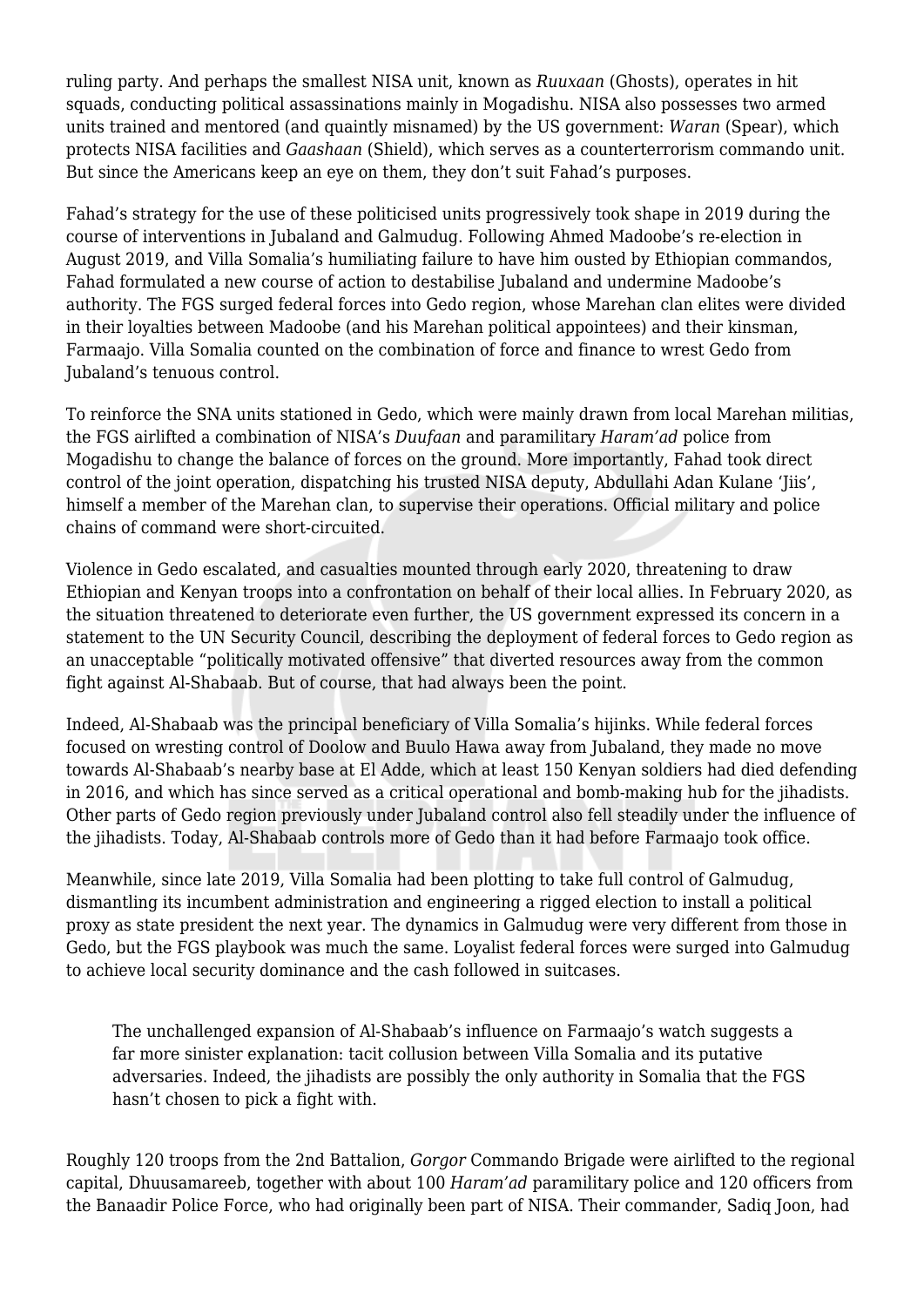previously served as NISA commander in Banaadir. Villa Somalia also tried to involve US-trained and -mentored *Danab* (Lightning) special forces in its conspiracy, but this was quickly detected and shut down.

Like in Gedo, Villa Somalia established a discreet, informal chain of command that reported directly to NISA, with Sadiq Joon directly supervising the SNA and *Haram'ad* operations, in addition to his own Banaadir Police contingent. In parallel, Fahad entrusted a close aide named Ali Wardheere (or Ali 'Yare') with the financial arrangements, which involved bribing local politicians, clan elders, and leaders of the powerful Sufi militia, *Ahlu Sunna wal Jama'a* (ASWJ) to acquiesce in the FGS' scheme.

Ironically, the principal threat to Villa Somalia's plans came from then Prime Minister Hassan Ali Khaire, who tried to outmanoeuvre Fahad using his own 'fixers' to influence the Galmudug electoral process – a reckless overreach that ultimately cost him his job. But Fahad prevailed and his chosen flunky, Ahmed Abdi Kariye 'Qoorqoor', was duly installed as Galmudug's president in February 2020

As in Gedo, Farmaajo and Fahad had employed loyalist federal forces to subvert the autonomy of an FMS – not to fight Al-Shabaab, which controlled the entire southern part of Galmudug. On the contrary, by installing a feckless political proxy and dismantling the vehemently anti-Shabaab ASWJ, Fahad prepared the ground for aggressive Al-Shabaab expansion the following year, followed by the most significant offensive by federal forces for over a decade – in support of the jihadists.

# **The Return of Al-Itihaad Al-Islaam**

Al-Shabaab was not the only Islamist group to benefit during Farmaajo's term of office. A littleknown, like-minded affiliate known as *Al-I'tisaam b'il Kitaab wa Sunna* had also been growing from strength to strength – mainly thanks to the influence of its powerful representative in Villa Somalia: Fahad Yasin. Widely credited with having engineered Farmaajo's 2017 electoral victory, Fahad had initially been rewarded with the post of Chief of Staff at the Presidency, followed by the leadership of NISA. With generous support from Qatar, he was able to refurbish NISA, not only as the most powerful instrument of FGS political authority, but also as a de facto secretariat for Al-I'tisaam.

Al-I'tisaam and Al-Shabaab share a common ancestor: the jihadist movement *Al-Itihaad Al-Islaam*, which first revealed itself following the collapse of the Siyaad Barre regime in 1991. Like Al-Qa'ida, Al-Itihaad was an offshoot of the militant Al-Sahwa (Awakening) movement that had been forged in the crucible of the Afghan jihad and which espoused an extreme, intolerant, and explicitly violent version of Islam. Al-Sahwa's hostility to the Saudi establishment saw its proponents, including Osama bin Ladin, imprisoned or exiled. But Bin Ladin was welcomed by the ascendant Islamist government in Sudan in 1991, and he soon found an eager ally in Somalia's Al-Itihaad.

Together, between 1992 and 1994, they strove to confront US military intervention in Somalia. But AIAI's ambitions exceeded the narrow military goals of Al-Qa'ida and, against Bin Ladin's advice, the movement sought to establish an Islamic 'emirate' on Somali territory. Their harsh attempts to pursue this objective found little purchase amongst the Somali population and backfired. Their ideology particularly alienated Somalia's majority Sufi population by blaming Sufism for all the nation's ills, including the collapse of the state. In 1996, following Bin Ladin's expulsion from Sudan and relocation to Afghanistan, a much-deflated AIAI suffered successive defeats at the hands of the Ethiopian military and, in early 1997, made its calamitous last stand in Somalia's southwestern Gedo region.

Among the young militants who survived Al-Itihaad's final battle and escaped to neighbouring Kenya was Fahad Yasin. Born in 1977 or 1978 (his Somali and Kenyan passports contain different dates of birth and different names), his parents separated when he was young and he was raised by his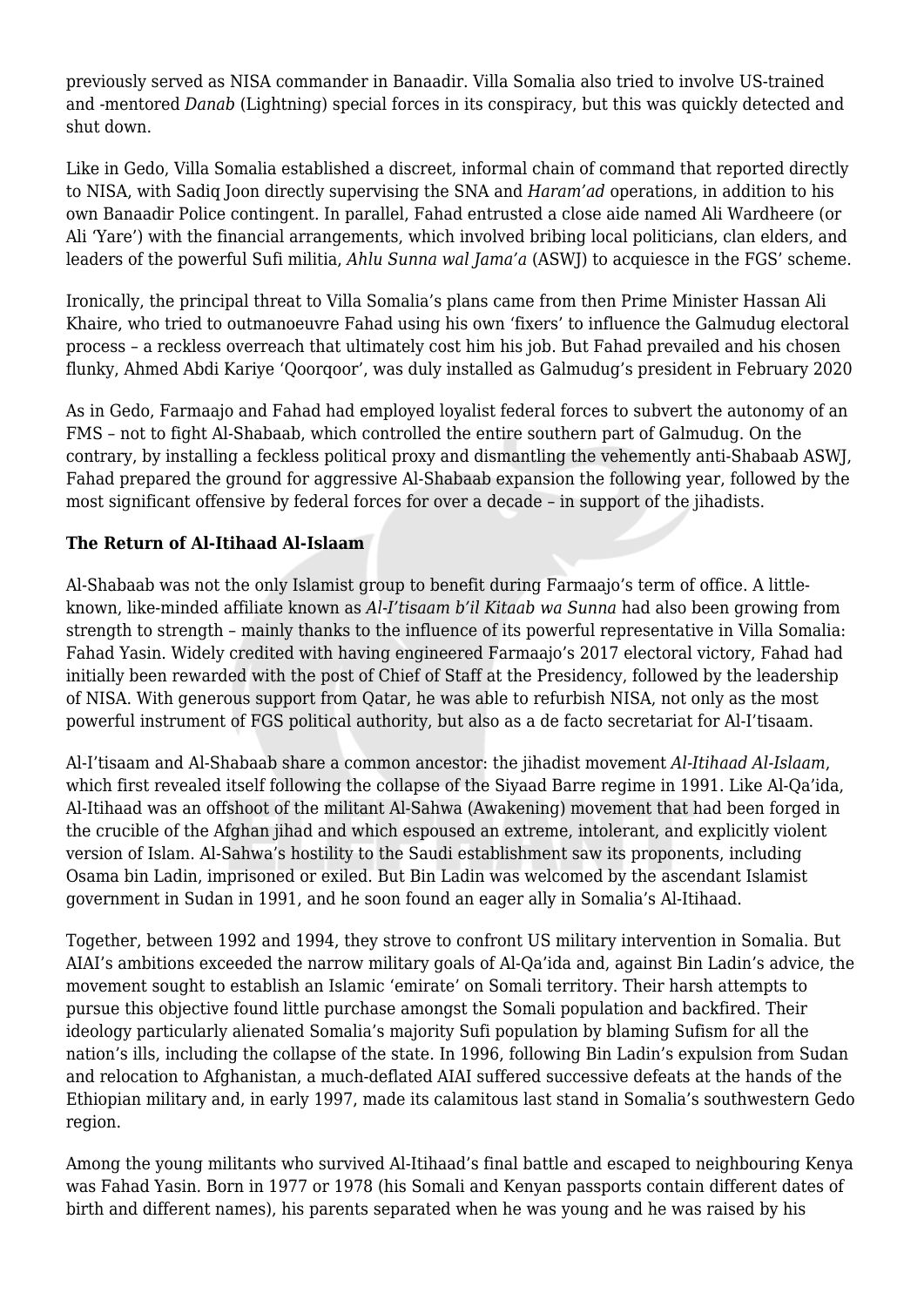mother and his stepfather, receiving a religious education in Mogadishu. When the Barre regime collapsed in 1991, Fahad and his family fled to Kenya as refugees, but he soon returned to Somalia under the wing of his stepfather, who had joined Al-Itihaad. Al-Itihaad's military leader at the time was Hassan Dahir Aweys: an unrepentant extremist with whom Fahad would develop an almost filial relationship over the coming decades. Fahad's stepfather was killed in battle against the Ethiopians in 1997, and when Al-Itihaad's surviving leaders dispersed, the young Fahad found himself adrift.

After a couple of years searching for a new cause, Fahad eventually tried his hand at journalism, blogging for a provocative website called Somalitalk, where he mainly posted political commentary. A supporter of interim president Abdiqasim Salaad Hassam, who notionally held office as head of the then Transitional National Government between 2000 and 2004, Fahad was reportedly discouraged when Abdiqasim was ousted by Ethiopian-backed warlords through a skewed regional 'peace process.' Telling friends that he wanted to study Arabic, he travelled to Yemen, where regional intelligence sources say he enrolled at El Iman University: a sort of international finishing school for jihadists founded by Sheikh Abd al-Majid al-Zindani, a close spiritual adviser to Osama bin Ladin and a specially designated global terrorist (by both the US and UN) in his own right.

By some accounts, hundreds, possibly thousands, of these Somali trainees may have been dispatched to fight in Ethiopia in November 2000 against the Tigray People's Liberation Front, but a communications blackout on the conflict zone has made such reports difficult to verify.

While Fahad was carving out a career for himself in the aftermath of Al-Itihaad's 1997 defeat, the movement's other alumni had divided into two wings: one, asserting that Somalia was not yet ripe for jihad, pursued political and economic interests, while advancing the core tenets of Al-Sahwa's radical ideology by establishing an underground organisation (*tanzim*) and by preaching (*da'wa*). They called themselves Al-I'tisaam. The other faction, unwilling to abandon the path of jihad, sought out foreign fields of battle on which to hone their beliefs and skills: notably Afghanistan, where they renewed their allegiance to Bin Ladin and Al-Qa'ida. Following America's invasion of Afghanistan in 2001, veterans of these foreign battles would return to Somalia – their allegiance to Al-Qa'ida firmly intact – to establish the terror group that eventually became known as Al-Shabaab.

In the late 2000s, as Al-Shabaab emerged from the shadows to become a household name, Fahad Yasin found a job as a correspondent in Somalia for Qatar's Al-Jazeera news network. Not surprisingly, given his jihadist credentials, he enjoyed unique access to Al-Shabaab's senior leaders, apparently having no difficulty in obtaining exclusive interviews with reclusive 'high value individuals' or 'HVIs' whom Western intelligence agencies were desperately seeking to locate and, one way or another, remove from the battlefield.

During the course of his relationship with Al-Jazeera, Fahad apparently forged close ties with Qatar's intelligence services, becoming a valued asset and, ultimately, an agent of influence. By 2011, he was back in the Somali political arena, working in the entourage of President Hassan Sheikh, who was elected to office in 2012. There was not much room in Hassan's administration for Fahad to shine: although no Islamist himself, Hassan's kitchen cabinet was dominated by members of *Dam ul-Jadiid*, an activist offshoot of *Harakaat Al-Islaax* (Somalia's chapter of the Muslim Brotherhood), whose progressive ideals had little in common philosophically with Fahad's conservative, militant upbringing. Moreover, Fahad was politically overshadowed by a close relative, Farah Abdulqadir, who outranked him within the clan hierarchy and served as Hassan Sheikh's closest advisor.

By this time, Fahad had also apparently forged a close relationship with Farmaajo, a dull bureaucrat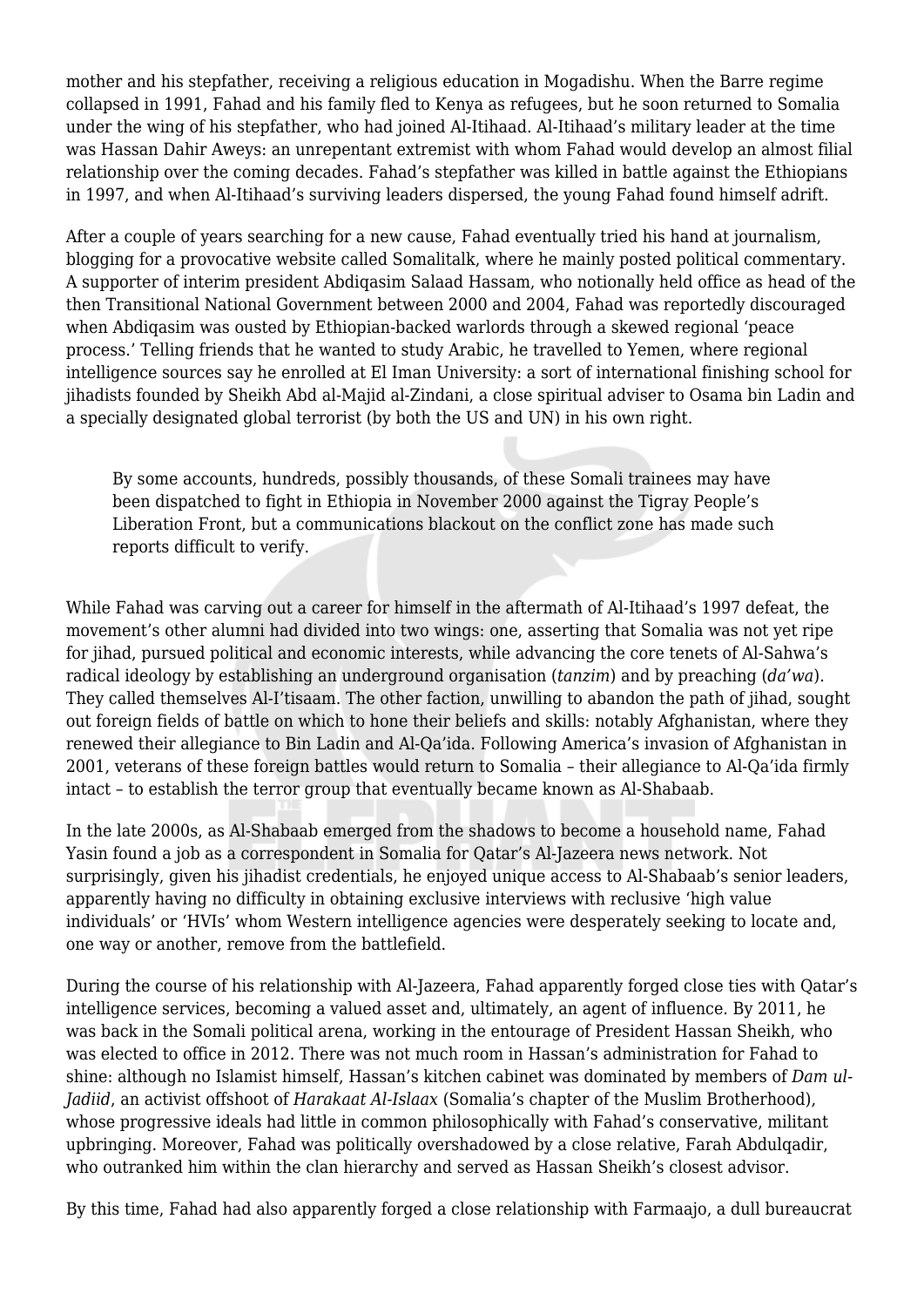from Buffalo, New York, who he lobbied Hassan Sheikh to appoint as prime minister. Farmaajo had previously served a 6-month stint as prime minister under the previous president, Sheikh Sharif Sheikh Ahmed. Hassan sagely ignored Fahad's advice, offering him instead the Ministry of Ports and Maritime Transport. By then, Fahad already had his sights set on NISA or, as a consolation prize, the Ministry of Internal Security, and he refused the position on offer. Some members of Hassan Sheikh's entourage, however, aver that a profound clash of ideologies contributed to this parting of the ways.

Fahad returned to Qatar where, around 2014, he was assigned to Al-Jazeera's Centre for Studies, an independent research institution that has earned a reputation for being, *inter alia*, a forum for reflection and exchange between various international Islamist movements. But by 2016 Fahad was back in the maelstrom of Somali politics, this time managing Farmaajo's presidential campaign. Fahad not only shared his candidate's authoritarian instincts, but he also treated Farmaajo like a kinsman, since his late stepfather had also been a member of Farmaajo's Marehan clan. Farmaajo was not an Islamist, but from Fahad's perspective, this rendered his candidate even more useful. During his studies abroad and exposure to members of other Islamist groups, Fahad had apparently internalised a practice more commonly associated with Shi'a Islam: *taqqiya* – the use of deception and dissimulation in defence of the faith, which Sunni jihadists have pragmatically appropriated in recent decades. Farmaajo's secular profile, his ultranationalist populism, and his American passport, complemented by an entourage of technocratic cabinet ministers from the diaspora with Western accents and stylish suits, would help to camouflage Fahad's real ambition: an Islamist coup.

In February 2017, through a combination of shrewd electioneering and injections of cash from Doha, Fahad helped steer Farmaajo to victory and was rewarded with the post of Chief of Staff at the Presidency. Having finally ascended to the apex of national power, Fahad wasted no time in impelling the appointment of former Al-Itihaad militants – now re-branded as Al-I'tisaam – to key positions, both formal and informal, in government. Since the FGS had virtually no revenue and Fahad held Qatar's purse strings, Farmaajo acquiesced to his recommendations.

Over the next few years, Fahad succeeded in placing dozens of erstwhile jihadists in key positions throughout the federal administration and security services. Among them were the Deputy Chief of Staff at the Presidency, the Minister of Agriculture, a state minister in the Office of the Prime Minister, the State Ministers of Foreign Affairs and Finance, and at least five senior officials at NISA: a Chief of Staff, Deputy DG, and the directors of Cybersecurity, Counterintelligence, and Foreign Intelligence (subsequently appointed Deputy Ambassador to Qatar). Other members of the group served unofficially, both inside and outside Somalia, as promoters, couriers, financiers, online activists, and informal emissaries.

At the same time, Fahad began mobilising Al-I'tisaam networks across the region, including a powerful lobby of Salafi imams and businessmen in neighbouring Kenya. Many of these religious leaders were based in the largely Somali-inhabited enclave of Eastleigh in the Kenyan capital, Nairobi, and had been active supporters of Al-Itihaad in the 1990s. Congregating mainly at a prominent mosque on 6th street, they held regular fund raisers for the jihadists and some of their most prominent activists were killed or captured fighting alongside Al-Itihaad in Somalia.

In October 2017, an Al-Shabaab suicide bombing in Mogadishu left more than five hundred people dead and thousands wounded. The disaster prompted an outpouring of sympathy and support from Somali communities worldwide, including the well-established and increasingly influential Salafi constituency in Kenya that had previously invested in Al-Itihaad. A high-level delegation was dispatched from Nairobi to Mogadishu to deliver their contribution for victims of the bombing.

Fahad seized upon the arrival of such prominent Kenyan-Somali imams and Al-Itihaad alumni for his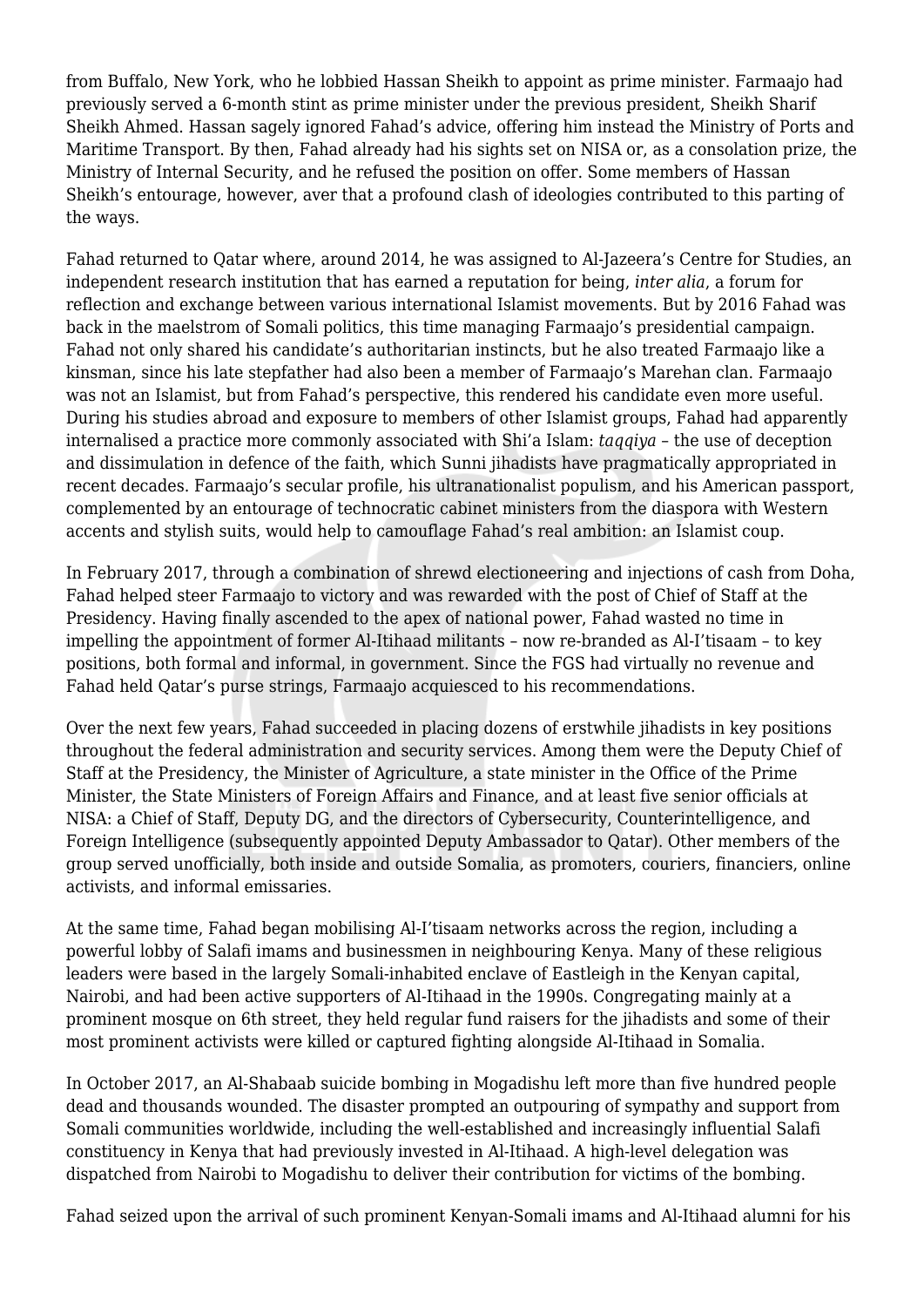own, ulterior motives: since the late 2000s, relations between Al-Itihaad's two main successors – Al-I'tisaam and Al-Shabaab – had been strained nearly to the breaking point by public spats and mutual betrayal. Fahad saw not just an opportunity for reconciliation, but also to establish himself as an Islamist kingpin, and reportedly arranged a meeting between them. The initial encounter was successful, and a follow-up conference was convened in early 2018 in Kismayo.

During his studies abroad and exposure to members of other Islamist groups, Fahad had apparently internalised a practice more commonly associated with Shi'a Islam: taqqiya – the use of deception and dissimulation in defence of the faith, which Sunni jihadists have pragmatically appropriated in recent decades.

According to Somali media reports at the time, the meetings produced plans for the two groups to infiltrate Somali government institutions on a large scale, especially the security sector and judiciary. Al-Shabaab sought the integration of Al-Shabaab forces into FGS security forces, together with their weapons, and the departure of AMISOM. An as interim measure, they proposed that forces from Turkey and other Muslim countries could be deployed to supervise the process of integration. A committee was duly established to oversee the recruitment of former militants for training and insertion into the SNA and NISA.

The meetings also supported the establishment of 'Popular Defence Forces' (*Ciidanka Difaaca Shacbiga ah*), or PDF, to absorb urban youth and low-level Al-Shabaab fighters. Upon completion of training, these units would initially reinforce security at Villa Somalia and then gradually be expanded across in Mogadishu. However, the PDF never officially got off the ground and was eventually subsumed by Villa Somalia's *Xoogga Wadaniyiinta* youth militia.

Beyond these security arrangements, Fahad briefed the participants that he had arranged an agreement between the FGS and an Islamic university in Kenya, bankrolled by Qatar, to train the Somali judiciary and Ulema (Islamic scholars). Not coincidentally, the university's chancellor was a prominent Salafi scholar, businessman and former spokesman for Al-Itihaad.

Fahad's aspirations for the consolidation of Al-Itihaad's alumni under the umbrella of the FGS were gaining momentum. But in November 2019, he overplayed his hand, triggering a backlash from Somali Sufis. Somalis have traditionally followed the Shafi'i school of Islamic law, guided by several dominant Sufi *turuuq*, or sects. Despite the aggressive encroachment of exogenous Salafi movements, many Somalis still treasure their Sufi beliefs and practices. Fahad had invited to Mogadishu Sheikh Mohamed Abdi Umal, a prominent Kenyan cleric and businessman whom many consider to be Al-I'tisaam's spiritual guide. The purpose of Umal's visit was to donate some US\$330,000 that he and his followers had raised for victims of flooding in Hiiraan region, and Fahad planned a lavish ceremony in his honour.

No one disputed the worthiness of the cause for which Sheikh Umal had raised the funds, but the high-profile reception planned for him by Villa Somalia did not sit well with Somali Sufis, who seized the moment to protest what they perceived as an alliance between Villa Somalia and Al-I'tisaam. The militant Sufi ASWJ interpreted Villa Somalia's public embrace of a prominent Salafi imam as confirmation of Al-I'tisaam's status as the de facto ruling party in Villa Somalia and, by extension, as undeclared custodian of the state religion. Sheikh Abdulqadir Soomow, a leader of the ASWJ and spokesman for the national Ulema Council, angrily charged Umal with inciting hatred against Sufis and their beliefs, promoting the rise of the "Kharijites" (a pejorative term for extremists like Al-Shabaab), and of "killing many people with his words." Umal defended himself against the allegations, but his visit was hastily downgraded to a low-key affair, hosted in a hotel conference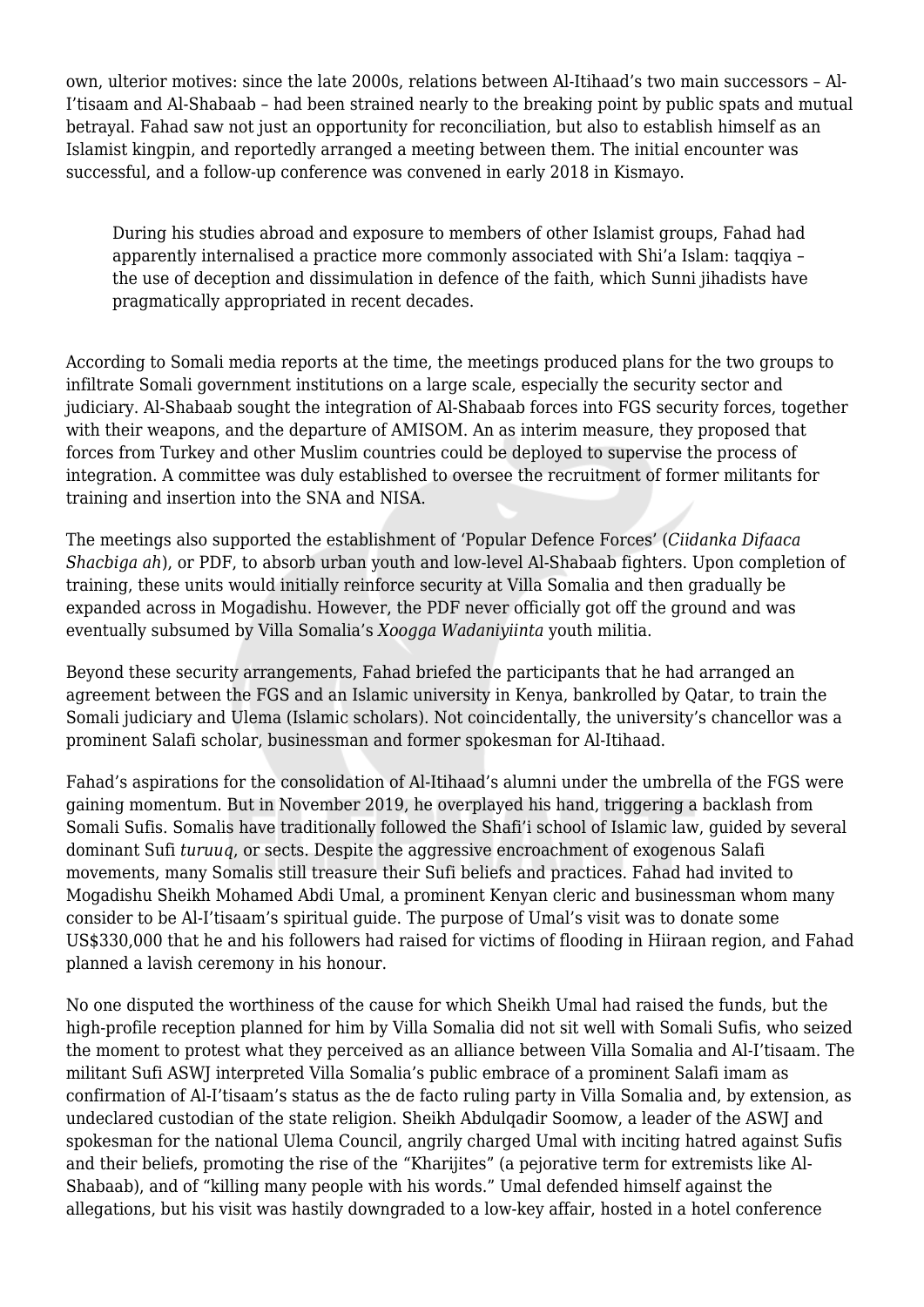room near Mogadishu's airport.

A serious clash between Sufis and Salafis had been avoided, but the episode foreshadowed a much bloodier reckoning between ASWJ and Villa Somalia less than two years later.

## **Farmaajo's Extension, Fahad's Second Term**

In February 2021, having successfully stolen the elections in SWS, Hirshabelle and Galmudug, Farmaajo plotted another coup: stealing his own re-election. Despite having had four years to prepare the ground for federal elections, the *Nabad iyo Nolol* ('Peace and Life') government reached the end of its term – by design – utterly unprepared. For more than three years, Farmaajo had promised Somalis and international partners alike that he would deliver one-person one-vote (OPOV) elections for the next parliament, which would in turn elect the next president.

OPOV had always been a pipe dream, albeit one that Western diplomats enthusiastically subscribed to and, in many cases, oversold to their respective capitals. Not only did insecurity prohibit such an exercise and the federal government manifestly lacked the capacity to pull it off, but even more problematic was the fact that with less than one year remaining in Farmaajo's term, there was no consensus between political stakeholders, including the FMS and the political opposition, on the electoral model that Villa Somalia was proposing.

Moreover, rushing into a hastily concocted, profoundly contested electoral process would be extremely dangerous: by scrapping the longstanding "4.5 formula" of clan-based power sharing, it would create winners and losers across the country. No one had bothered to do the math about which clan constituencies stood to win or lose most, or by how much. The risk of large parts of the population rejecting the electoral results, either because they distrusted an opaque process or because they felt unfairly deprived of representation, was extremely high.

The cabal in Villa Somalia was well aware of these considerations and was counting on the collapse of electoral preparations to buy them a term extension of at least two years to deliver on their OPOV commitment. But when they finally showed their hand and tabled the proposed extension in parliament in early April 2021, the opposition was infuriated and fighting erupted in the streets of Mogadishu. More than a hundred thousand people were displaced by the fighting, as the army fragmented along clan lines and opposition forces swiftly gained the upper hand. Faced by the prospect of being evicted from the presidency at gunpoint, Farmaajo reluctantly abandoned the scheme.

Seven months later, Farmaajo is nevertheless comfortably ensconced in Villa Somalia and Fahad's plan to hijack the election is inching forward through iterative bargaining over excruciatingly esoteric electoral procedures. Although an "election" of some kind will almost certainly take place before Farmaajo reaches the benchmark of his coveted two-year extension, there is a clear and present danger that the Islamist ecosystem nurtured by Fahad Yasin will return to power in Villa Somalia – whether under Farmaajo's leadership or another candidate of Fahad's choosing.

### **The Talibanisation of Somalia**

Any continuity of Fahad's influence in Villa Somalia, with or without Farmaajo, would be disastrous for Somalia. It is increasingly clear what Fahad, his party and his patrons intend for the country: a process of staged negotiations between the federal government and Al-Shabaab, facilitated largely by Qatar and culminating in the 'Talibanisation' of Somalia. Notwithstanding the significant cultural and ideological differences between the Taliban and Al-Itihaad, the cynical abandonment of Somali aspirations for some form of liberal democracy in favour of an autocratic, absolutist theocracy would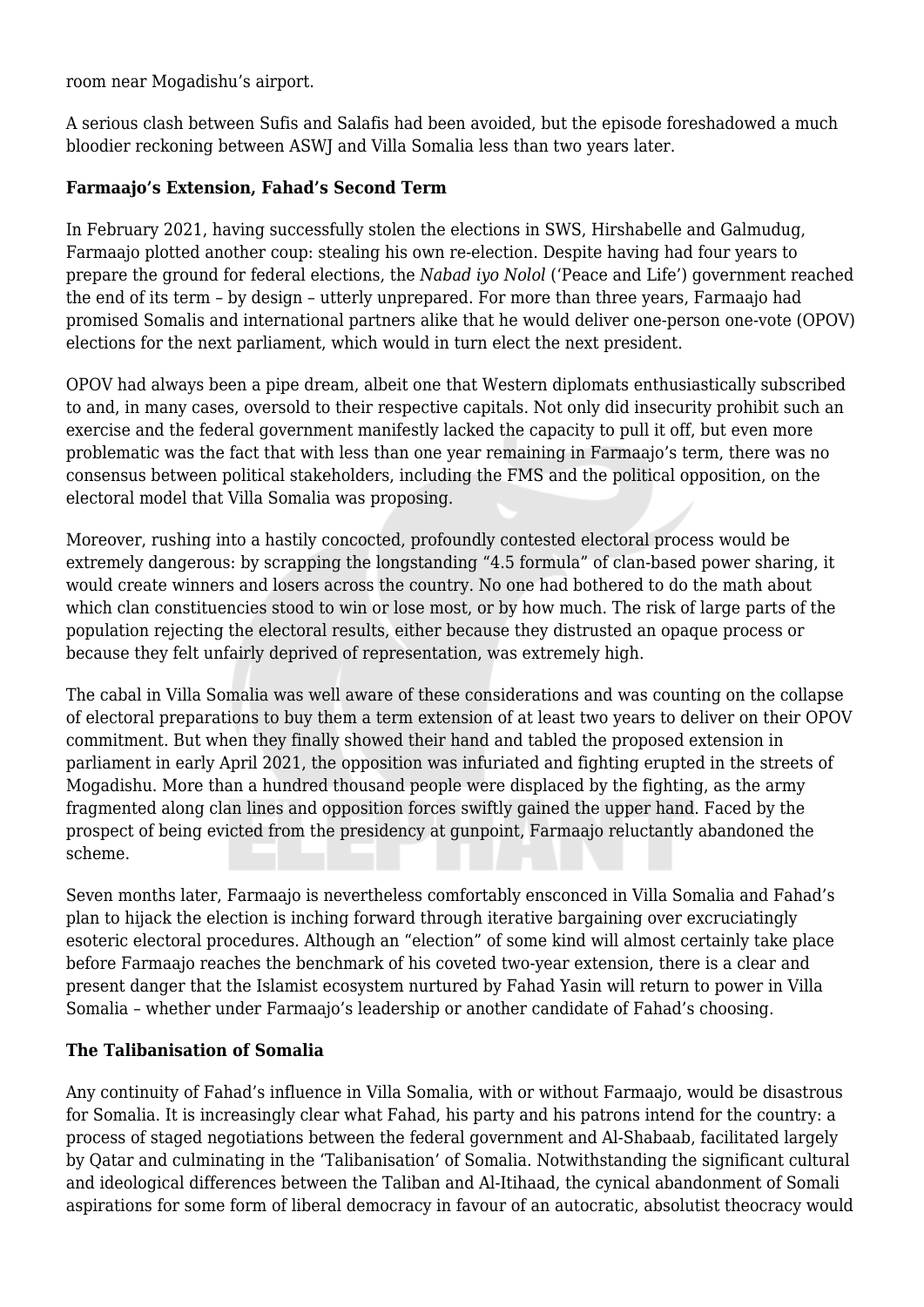be no less treacherous or traumatic than it was for Kabul.

For several years, Qatar has been promoting the notion of dialogue between the FGS and Al-Shabaab as a way of winding down the insurgency. This would likely entail the opening of an Al-Shabaab office in Qatar, some preliminary proximity talks between the parties, followed by eventual face-to-face negotiations. Many Western governments are keenly interested in this possibility: the fight against Al-Shabaab will soon enter its third decade and the jihadists are stronger than ever. As every security analyst is taught, the dismantling of insurgencies and terrorist groups inevitably involves some form of negotiation. Force alone cannot prevail.

Villa Somalia has disingenuously reinforced that argument under Farmaajo's leadership, not by trying to fight and failing, but by not really trying at all. The FGS has spent the past four years waging a war on federalism, on political pluralism and on democratic norms, but not on Al-Shabaab. The largest single offensive military operation undertaken since 2017 was an all-out assault against ASWJ, at Guri'el in Galmudug region in October 2021 that left at least 120 people dead and hundreds more wounded. Al-Shabaab's nearby stronghold at Eel Buur, to the southeast, was, as ever, left in peace.

Guri'el was arguably the bloodiest battle in Somalia since Kenyan troops were overrun at El Adde, only it wasn't waged against the jihadists. On the contrary, Al-I'tisaam clerics rushed to defend the government's onslaught against Al-Shabaab's sworn Sufi enemies: Sheikh Bashir Salaad, Al-I'tisaam's senior cleric in Mogadishu and Chairman of the Ulema Council, equivocally equated ASWJ with Al-Shabaab, while Fahad's old mentor, Sheikh Hassan Dahir Aweys (under comfortable "house arrest" in Villa Somalia) praised Al-Shabaab for being monotheists, in contrast with ASWJ's "polytheist idolaters".

Such sectarian hyperbole also helps to explain why Villa Somalia has been loath to share external support, and especially security assistance, with the FMS. Jubaland and Puntland would, for certain, have put such resources to good use combating Al-Shabaab. Even the other FMS, despite their political affiliations with the FGS, would have found it hard to prevent locally recruited Daraawiish forces from taking the fight to Al-Shabaab on their home turf. Even Galmudug's own Daraawiish, operating essentially as a community defence force, engaged in several pitched battles against Al-Shabaab in the months prior to Guri'el– without the support of the FGS. Villa Somalia declines to devolve combat capabilities to the FMS, not – as FGS leaders like to repeat – simply because they might turn against Mogadishu, but because they would almost certainly employ them against Al-Shabaab.

By the same token, Farmaajo's deliberate failure to advance the constitutional review process, and stunting of the development of a functional federation, as well as forsaking of any pretext of an electoral system, all serve to strengthen Al-Shabaab's hand at a future bargaining table. Prior agreement between the FGS and FMS on these vital issues, enshrining them in a completed constitution and complementary legislation, would leave little space to accommodate Al-Shabaab's demands. Entering a dialogue with these matters unresolved would award Al-Shabaab carte blanche to re-negotiate all aspects of the state building process.

Bringing Al-Shabaab into government would also solve another wicked problem that many Western governments feel strongly about: AMISOM. Integrating jihadist fighters into the Somali security sector would obviate the need for an international peace enforcement operation. Bilateral train-andequip missions for Somali security forces might continue far into the future, but the enormous cost and commitment required to sustain the AU mission would finally come to an end.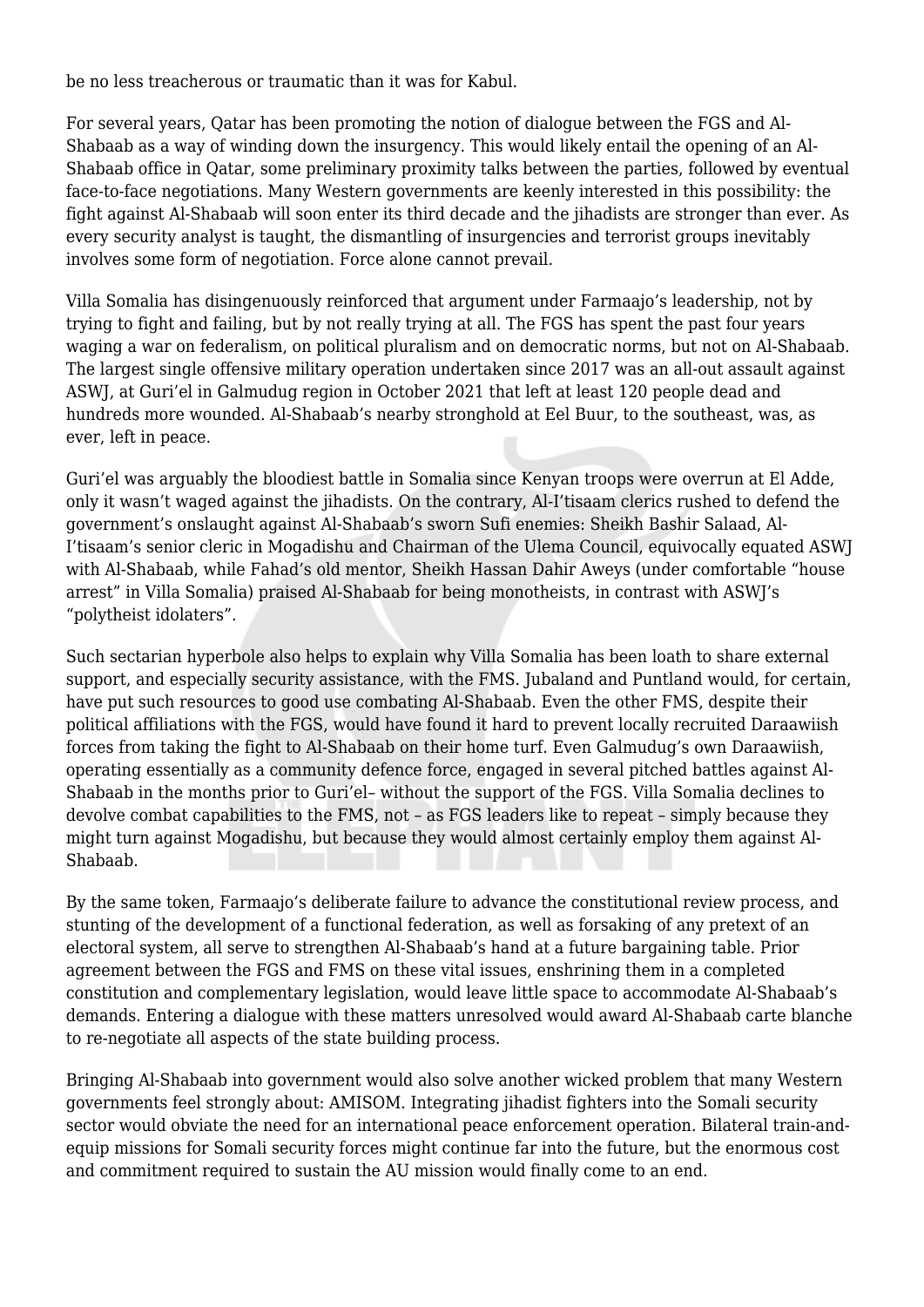Since the late 2000s, relations between Al-Itihaad's two main successors – Al-I'tisaam and Al-Shabaab – had been strained nearly to the breaking point by public spats and mutual betrayal. Fahad saw not just an opportunity for reconciliation, but also to establish himself as an Islamist kingpin

As long as Fahad holds the reins of power in Villa Somalia, negotiations with Al-Shabaab would consign Somalia to one-party rule under a reunified Al-Itihaad: a post-jihadist state in the Horn of Africa, Afghanistan on the Gulf of Aden. That might sit well with some donor nations, but it is far less clear how it would be received by the Somali population. Although many have adopted Salafi beliefs and practices in the private and social spheres, the prospect of a totalitarian political system underpinned by ideological intolerance and policed by religious zealots is another proposition entirely.

Even more importantly, from the callow perspective of those who advocate stability as an end in itself, is whether such a dispensation would in fact bring enduring stability to Somalia and the region. None of Somalia's neighbours is likely to be at ease sharing borders with a post-jihadist government that espouses radically different geopolitical perspectives and priorities. The level of discomfort would likely be even higher in those nations that host well-established chapters of Al-I'tisaam, chiefly Kenya and Ethiopia.

More distant foreign powers would likely share such concerns: the UAE, Saudi Arabia, and Egypt are all deeply hostile to Islamist political movements and especially to those that carry Al-Sahwa's DNA. Cosy relations between Mogadishu, Doha, and Ankara would only heighten apprehension in Abu Dhabi, Riyadh, and Cairo – at least as long as the two camps remain strategic competitors across north Africa and much of the Middle East.

## **Conviction Not for Crime, but for Heresy**

I'm not entirely sure what my FGS accusers were hoping to achieve, but life has changed little since I became a convicted felon. I'm still at liberty, my assets haven't been frozen, and I face no travel ban. My family hasn't spurned me, and I've been allowed to keep my old job. My colleagues and friends are sympathetic, and I've gained a few new ones on social media. The support and solidarity I've received from unexpected quarters has given me a small taste of that special kind of sympathy usually reserved for political prisoners — mercifully without actually having to go to prison.

If prosecution was intended to muzzle me or my colleagues, it has clearly backfired: the preceding pages offer a foretaste of the story that Villa Somalia had hoped would never be told. None of this information constitutes a national secret or is otherwise protected by law. Much of it has already been reported – albeit in disparate, disconnected fragments – by reputable Somali and international media houses. Few politically conscious Somalis, whether they support or oppose the FGS, will find any of it new or surprising. As an analyst, my only crime has been to arrange these pixels of information into what I hope is a consistent and compelling portrait: to organise the facts and present them in a way that is relevant to policy makers, both Somali and foreign, and that helps to ensure that decisions on the way forward – especially with respect to engaging Al-Shabaab — are based on evidence and reason – not sloth and expediency.

Like any other members of my audience, the current leaders of Somalia's federal government – whether they hold those positions legitimately or not — may choose not to read what I have written. They may read it and disagree, and they might even decide to respond. They may try to sue me, under applicable laws and in an independent court. But to concoct a show trial, to lay charges without evidence or right of reply, and to convict me in absentia and ultra vires? These are the